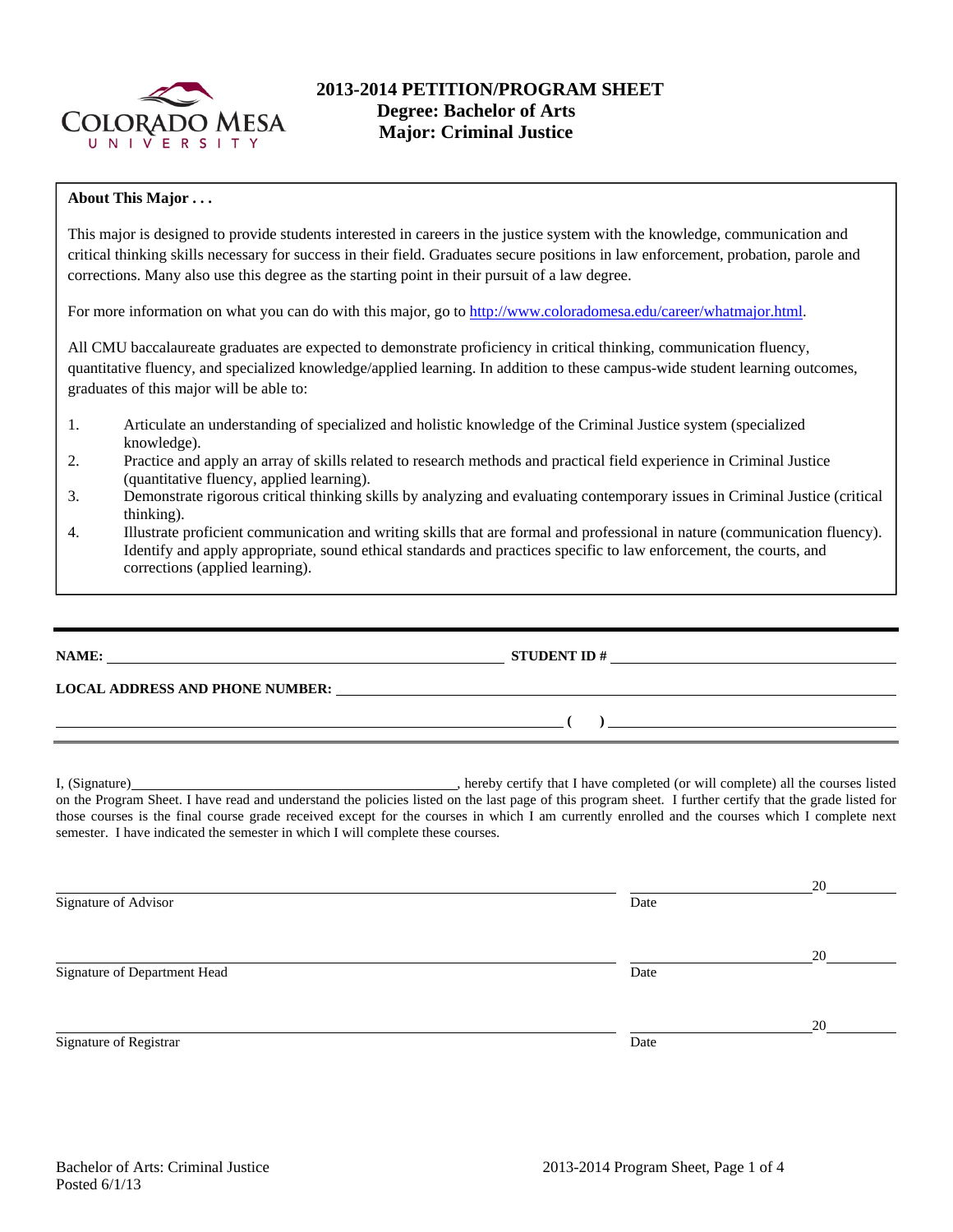#### **Students should work closely with a faculty advisor when selecting and scheduling courses prior to registration.**

Degree Requirements:

- <sup>120</sup> semester hours total (A minimum of 28 taken at CMU in no fewer than two semesters).
- 40 upper division credits (A minimum of 15 taken at the 300-400 course levels within the major at CMU).
- 2.00 cumulative GPA or higher in all CMU coursework
- 2.00 cumulative GPA or higher in coursework toward the major content area
- Pre-collegiate courses (usually numbered below 100) cannot be used for graduation.
- A student must follow the CMU graduation requirements either from 1) the program sheet for the major in effect at the time the student officially declares a major; or 2) a program sheet for the major approved for a year subsequent to the year during which the student officially declares the major and is approved for the student by the department head. Because a program may have requirements specific to the degree, the student should check with the faculty advisor for additional criteria. It is the student's responsibility to be aware of, and follow, all requirements for the degree being pursued. Any exceptions or substitutions must be approved by the student's faculty advisor and Department Head.
- When filling out the program sheet a course can be used only once.
- See the "Undergraduate Graduation Requirements" in the catalog for additional graduation information.

**GENERAL EDUCATION REQUIREMENTS** (31 semester hours) See the current catalog for a list of courses that fulfill the requirements below. If a course is on the general education list of options and a requirement for your major, you must use it to fulfill the major requirement and make a different selection within the general education requirement.

| Course No Title                                                                                                                                                                                                  | Sem.hrs Grade Term/Trns                                                                                                      | CRMJ 315 Research Methods in Criminal Justice 3<br>CRMJ 302 Ethics in Criminal Justice | 3                                                                                                                                                                                                                                    |
|------------------------------------------------------------------------------------------------------------------------------------------------------------------------------------------------------------------|------------------------------------------------------------------------------------------------------------------------------|----------------------------------------------------------------------------------------|--------------------------------------------------------------------------------------------------------------------------------------------------------------------------------------------------------------------------------------|
| English (6 semester hours, must receive a grade of "C" or better and<br>must be completed by the time the student has 60 semester hours.)<br><b>ENGL 111 English Composition</b><br>ENGL 112 English Composition | 3<br>3                                                                                                                       | Criminal Justice Electives (15 Semester Hours) See list on page 3                      |                                                                                                                                                                                                                                      |
| Math: MATH 110 or higher (3 semester hours, must receive a grade<br>of "C" or better, must be completed by the time the student has 60<br>semester hours.)                                                       |                                                                                                                              | <b>Restricted Electives</b> (6 Semester Hours) See list on page 3                      | <u> 1999 - John Barnett, fransk konstantiner (* 1908)</u>                                                                                                                                                                            |
| <b>Humanities</b> (3 semester hours)                                                                                                                                                                             |                                                                                                                              |                                                                                        |                                                                                                                                                                                                                                      |
| Social and Behavioral Sciences (6 semester hours)                                                                                                                                                                | <u> 1999 - Jan James James James James (j. 1908)</u><br><u> 2000 - Andrea Andrews, amerikan amerikan bestecim (h. 1900).</u> | (22 semester hours.)<br>Course No Title                                                | <b>Electives</b> (All college level courses appearing on your final transcript,<br>not listed above that will bring your total semester hours to 120 hours.)<br>Sem.hrs Grade Term                                                   |
| <b>Natural Sciences</b> (7 semester hours, one course must include a lab)                                                                                                                                        |                                                                                                                              |                                                                                        | <u>any participate of the control of the control of the control of the control of the control of the control of the control of the control of the control of the control of the control of the control of the control of the con</u> |
|                                                                                                                                                                                                                  |                                                                                                                              |                                                                                        |                                                                                                                                                                                                                                      |
|                                                                                                                                                                                                                  | <u> 1999 - Johann John Stone, mars et al. (1999)</u>                                                                         |                                                                                        | <u> 1999 - John Amerikaanse kommunister (ja 1900) ja päävän ja 1999 - 1999 - 1999 - 1999 - 1999 - 1999 - 1999 - 1</u>                                                                                                                |
| <b>History</b> (3 semester hours)<br><b>HIST</b>                                                                                                                                                                 | <u> 2000 - Andrea Andrew Maria (a 1950)</u>                                                                                  | <u> 1999 - Jan James James, marshalar (f. 1989)</u>                                    | <u> 2002 - John Schweizer (* 1958)</u><br><u> 1999 - 1999 - 1999 - 1999 - 1999 - 1999 - 1999 - 1999 - 1999 - 1999 - 1999 - 1999 - 1999 - 1999 - 1999 - 199</u>                                                                       |
| Fine Arts (3 semester hours)                                                                                                                                                                                     |                                                                                                                              |                                                                                        |                                                                                                                                                                                                                                      |

**OTHER LOWER DIVISION REQUIREMENTS** (6 semester hours) **Kinesiology** (3 semester hours) KINE 100 Health and Wellness 1 \_\_\_\_\_ \_\_\_\_\_\_\_\_ KINA 1\_\_\_\_ \_\_\_\_\_\_\_\_\_\_\_\_\_\_\_\_\_\_\_\_\_\_\_\_ 1 \_\_\_\_\_ \_\_\_\_\_\_\_\_

Course No Title Sem.hrs Grade Term/Trns

**Applied Studies** (3 semester hours)

KINA 1\_\_\_\_ \_\_\_\_\_\_\_\_\_\_\_\_\_\_\_\_\_\_\_\_\_\_\_\_ 1 \_\_\_\_\_ \_\_\_\_\_\_\_\_

**FOUNDATION COURSES** (6 semester hours) Two **consecutive** classes in the **same** foreign language. Must receive a grade of "C" or better. FLAS 114 & 115 will **NOT** fulfill this requirement. FLA\_\_ \_\_\_\_ \_\_\_\_\_\_\_\_\_\_\_\_\_\_\_\_\_\_\_\_\_\_\_\_ \_\_\_\_ \_\_\_\_\_ \_\_\_\_\_\_\_\_

\_\_\_\_\_\_ \_\_\_\_ \_\_\_\_\_\_\_\_\_\_\_\_\_\_\_\_\_\_\_\_\_\_\_\_ \_\_\_\_ \_\_\_\_\_ \_\_\_\_\_\_\_\_

FLA\_\_ \_\_\_\_ \_\_\_\_\_\_\_\_\_\_\_\_\_\_\_\_\_\_\_\_\_\_\_\_ \_\_\_\_ \_\_\_\_\_ \_\_\_\_\_\_\_\_

#### **CRIMINAL JUSTICE MAJOR REQUIREMENTS**

(55 semester hours) Must receive a grade of "C" or better in all Core Classes, all Criminal Justice Elective Classes, and all Criminal Justice Restricted Elective Classes

#### **Core Classes (34 semester hours)**

| CRMJ 201 Introduction to Criminal Justice         |   |  |
|---------------------------------------------------|---|--|
| <b>CRMJ</b> 301 Criminal Procedure                |   |  |
| <b>CRMJ</b> 310 The Police Process                |   |  |
| CRMJ 320 Corrections                              | 3 |  |
| CRMJ 328 The American Court System                |   |  |
| CRMJ370 Criminology                               |   |  |
| CRMJ 420 Criminal Law                             |   |  |
| CRMJ 494 Senior Seminar for Crim. Justice         | 3 |  |
| STAT 215 Statistics for Social and Beh. Science 4 |   |  |
| CRMJ 315 Research Methods in Criminal Justice 3   |   |  |
| CRMJ 302 Ethics in Criminal Justice               |   |  |

\_\_\_\_\_\_ \_\_\_\_ \_\_\_\_\_\_\_\_\_\_\_\_\_\_\_\_\_\_\_\_\_\_\_\_ \_\_\_\_ \_\_\_\_\_ \_\_\_\_\_\_\_\_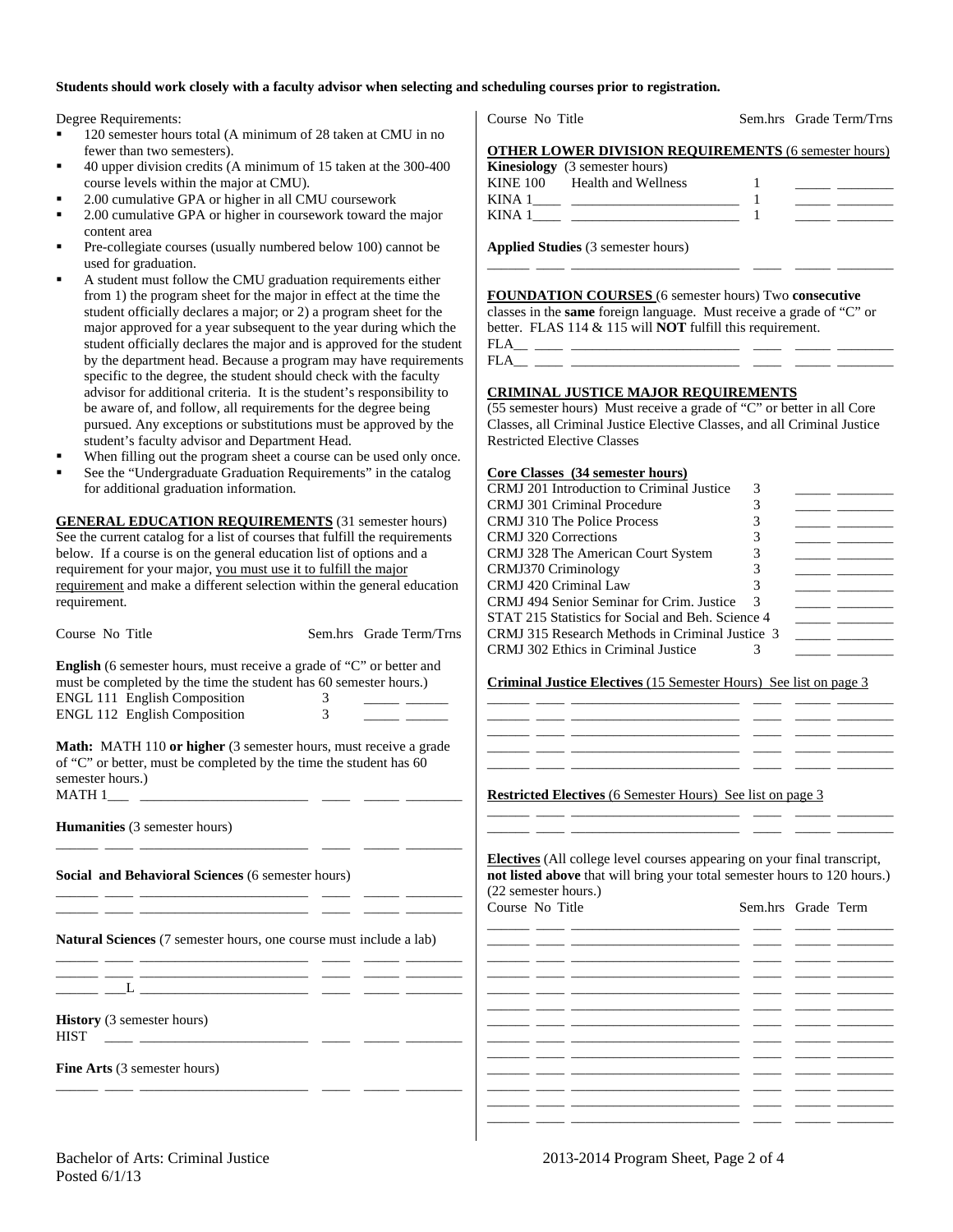### **Criminal Justice Electives (15 credits) Restricted Electives (6 credits)**

PADM 315 Public Management (3) CRMJ 311 Victimology (3) CRMJ 412 Constitutional Law CRMJ 321 Forensic Science for Criminal Justice (3) SOCO 264 Social Problems (3) CRMJ 325 Juvenile Justice (3) POLS 236 State and Local Government (3) CRMJ 330 Domestic Violence (3) POLS 342 Public Administration (3) CRMJ 340 Community Corrections (3) PSYC 320 Social Psychology (3) CRMJ 350 Serial Perpetrators (3) PSYC 410 Drugs and Human Behavior (3) CRMJ 400 Death Investigations and Forensic Pathology (3) PSYC 425 Forensic Psychology (3) CRMJ 405 Civil Liability for Law Enforcement and Corrections (3) POLS 453 Political Theory: Modern (3) CRMJ 410 Criminal Investigations (3) **OR** CRMJ 415 Counter-Terrorism and Law Enforcement (3) SOCO 400 Classical Social Theory (3) CRMJ 421 Cybercrime (3) CRMJ 425 Trial, Evidence, and Legal Advocacy (3) CRMJ 426 Mock Trial (1) CRMJ 430 Organized Crime (3) CRMJ 470 Restorative Justice (3) CRMJ 396 Topics**\*** (1-3) CRMJ 499 Internship (1-15) \*\* CRJW 270 Homicidal Drowning Investigations (2) CRJW 280 Public Safety Diving Phase I (4) CRJW 290 Underwater CSI (2)

\* May be taken more than one time if the course has a different topic. \*\* May only count as 1 to 3 credits toward the 15 requisite credits.